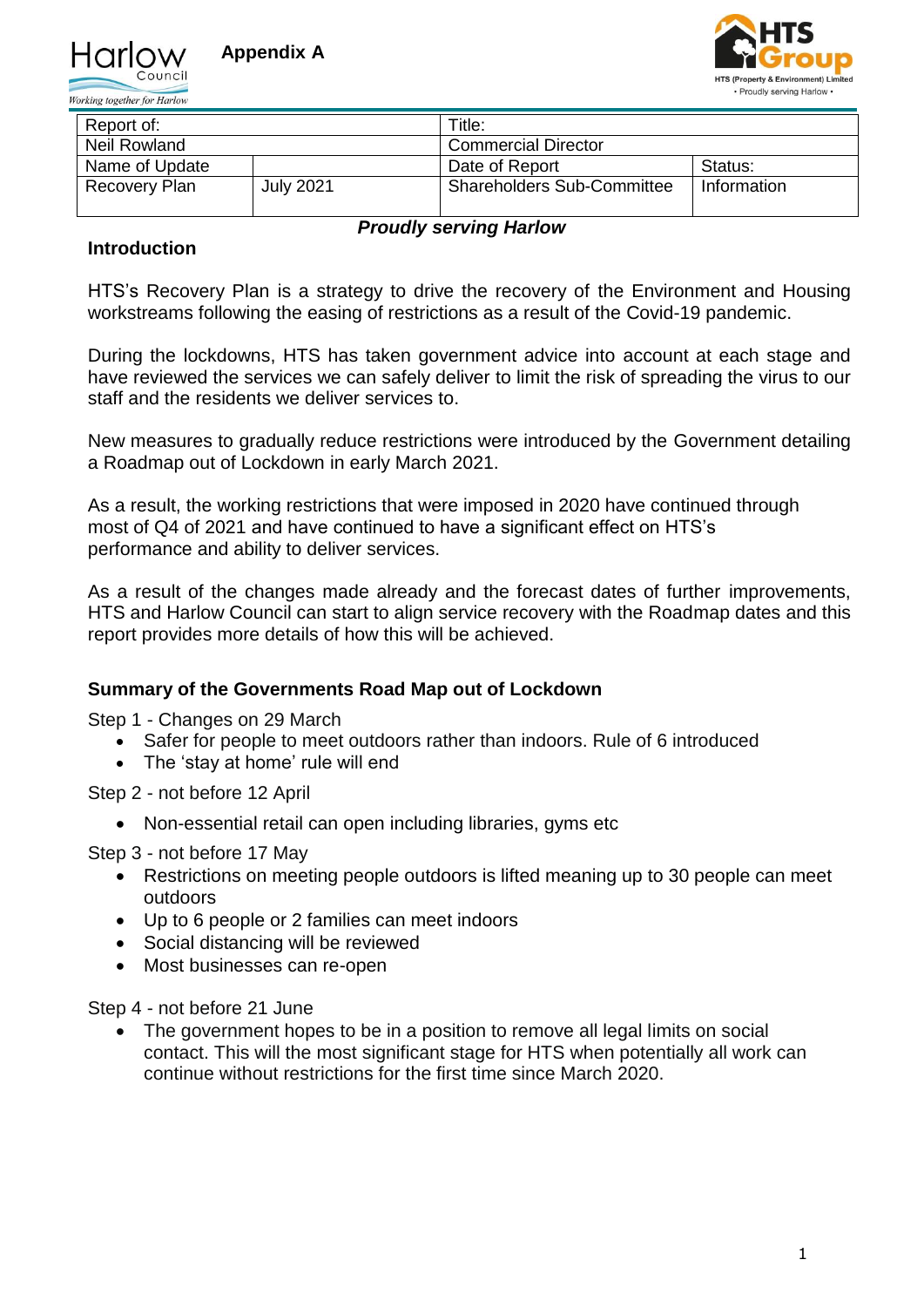



#### **Next Steps for Recovery**

HTS's Roadmap to Recovery can be set out into 3 phases:

# **Phase 1 – Restart (Short Term Objectives – 0-3 months)**

#### **Increase output**

Works that previously couldn't be carried out safely should recommence. HTS has started this process already. This includes repairs inside resident's properties.

Projects and Capital programmes should be commenced while adhering closely to government guidance on preventing the spread of Covid-19.

Test, track and trace services for workers should help keep our sites running, as this allows us to monitor workforce availability and potential infection rates.

Shielding for vulnerable staff ended on the 30 March 2021 with all employees returning to work.

#### **Minimise disruption**

Collaborative efforts will help minimise output lost due to Covid-19. It is therefore important for employers, contractors and supply chains to [understand the](https://www.fieldfisher.com/en/insights/coronavirus-guidance-for-construction-sector-gcs)  [difficulties](https://www.fieldfisher.com/en/insights/coronavirus-guidance-for-construction-sector-gcs) caused by Covid-19 and work together to overcome them.

Prompt payments to contractors and the supply chain will also help with cash flow and prevent delays.

### **Identify Affected Services**

Establish a list of affected services and the extent of any backlog that may have been built up during Lockdown.

Initially prioritise actions to get services back up and running.

Establish Action Improvement Plans where required assessing timescales, resources and costs to improve performance.

#### **Phase 2 – Reset (Medium Term Objectives – 3 - 12 months)**

#### **Increase productivity**

As we progress through the roadmap productivity should increase as restrictions are lifted.

Review approaches will be needed to compensate for the loss of productivity due to the requirement to implement Government guidelines across construction and the built environment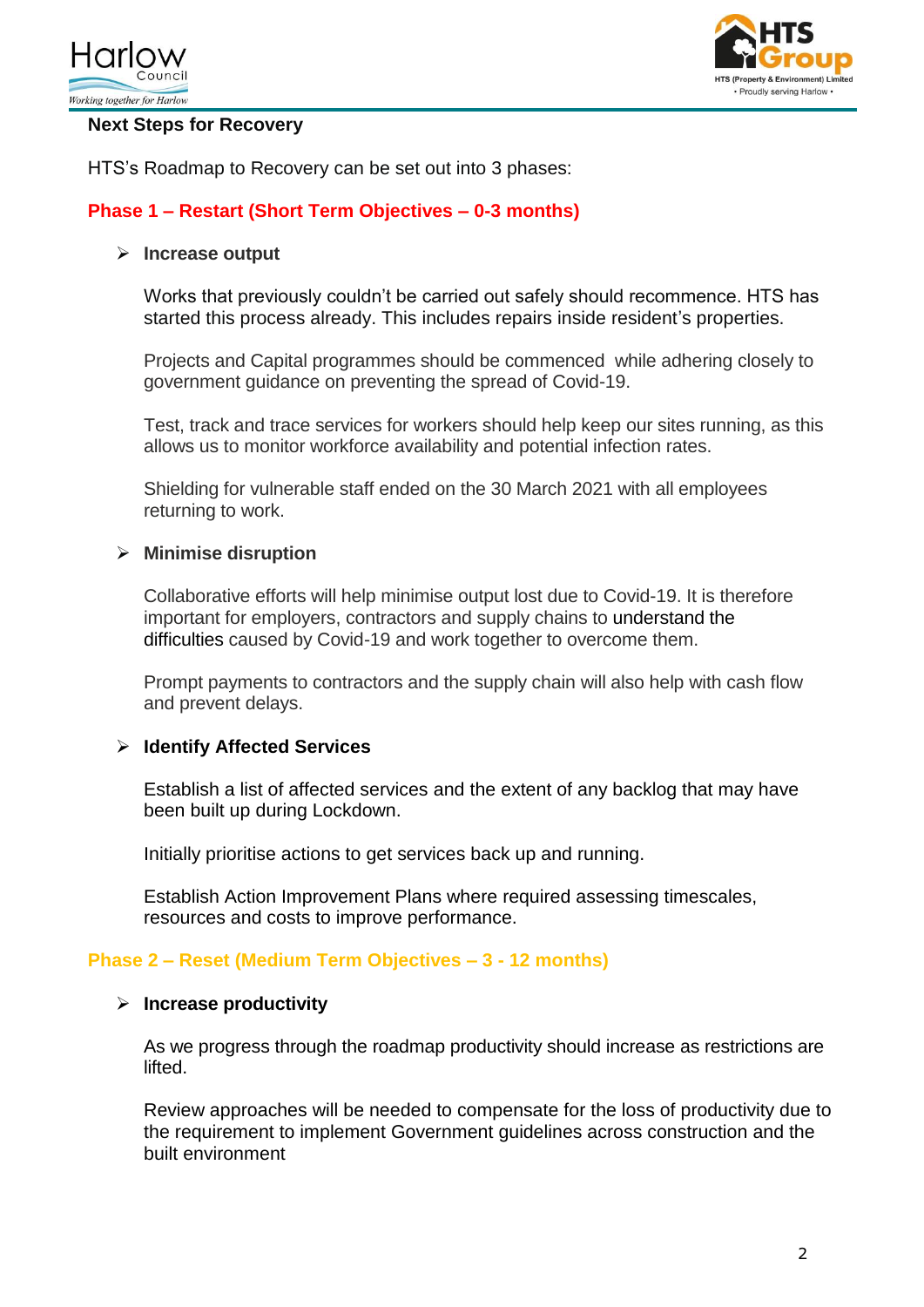



# **Strengthen capability in the supply chain**

It is essential that HTS maintains investment in training and retraining workers to ensure increased levels of sustainable employment.

Manage delays and availably of materials in the supply chain. Investigate options with alternative suppliers.

Subcontractors may have reduced resources due to furlough, so guaranteeing work and mobilising new contracts is critical.

#### **Maximise employment**

A key element of the plan is its emphasis on skills and people.

HTS needs to make sure it retains its current workforce and fill any vacant positions to maximise its ability to deliver its services.

Training our new apprentices is key to developing talent within the business.

Develop and implement the governments Kick Start Programme and Work Experience programmes within HTS. These are being discussed in the HTS Recovery Planning meetings.

#### **Preparing for barriers to recovery**

Increased demand on services when restrictions are lifted in addition to current backlogs created during Lockdown.

Operative productivity and flexible working are going to be key in recovery and we must consider what opportunities are available to us such as:

- Extended working hours during the week and weekends
- Employing additional resources
- Use of additional subcontractors
- Use of multi-trade operatives

There would be a need to consult with Unite Union to agree any potential changes to contracts.

Also, we must consider that working restrictions maybe in force until 21<sup>st</sup> June 2021 and this will have an ongoing effect on productivity.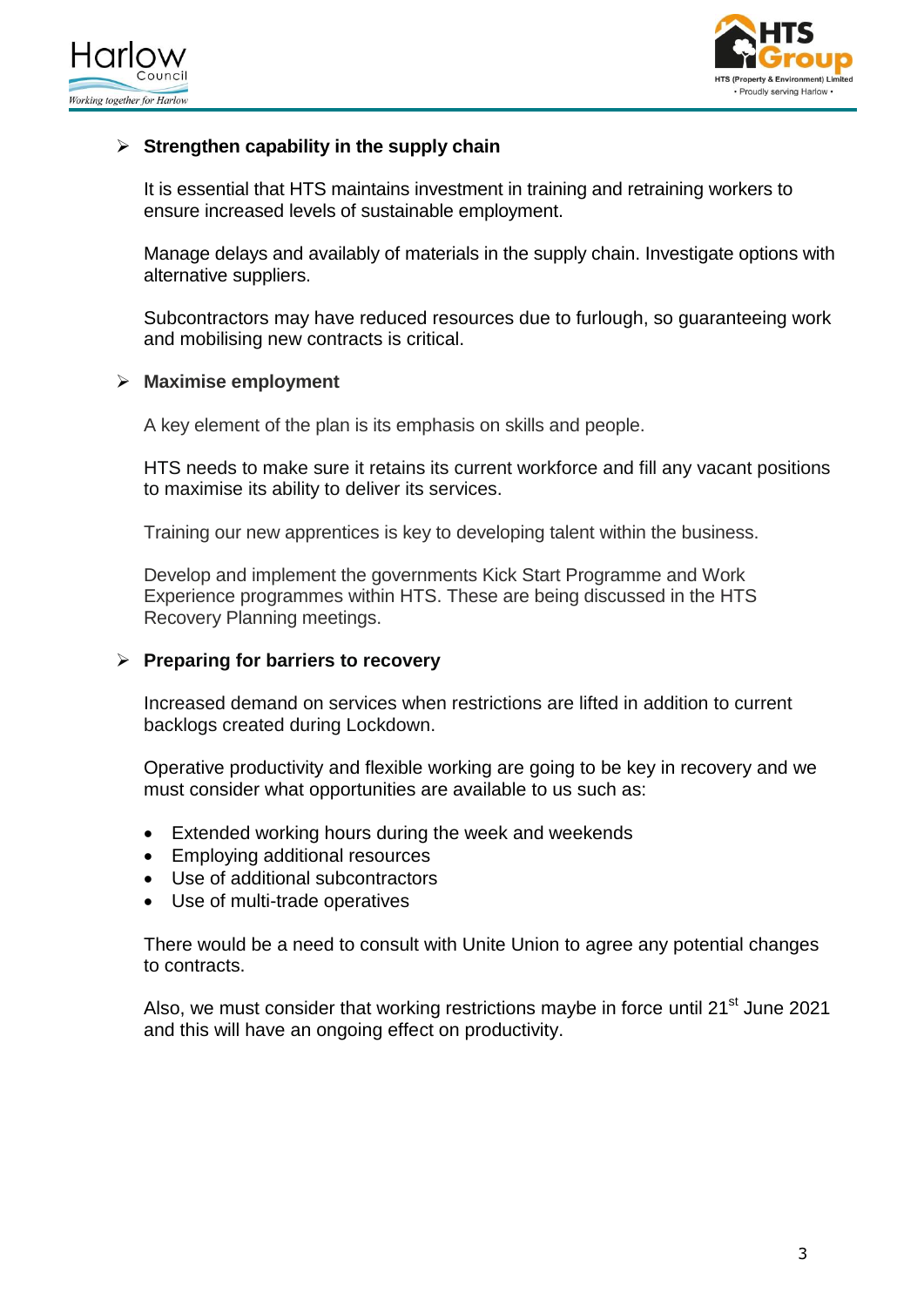



# **Phase 3 – Monitoring and Reporting (Long Term Objectives – 6-12 months)**

# **Recovery Group for HTS activities**

Continue to develop and implement the key objectives of the Recovery Group:

Improving Business Resilience and Efficiency by a review of HTS Business Plans, Priorities and Business Continuity; enhanced communication plans aligned to Council communication plans and a robust gap analysis and performance reporting.

Reassessing HTS Community Impact by its social value programme and reporting.

HTS Environmental Impact through its Landscape programmes and policies reviews.

Creating opportunities through the HTS Group Business and Commercial growth plans, particularly in the area of apprenticeships, training, and employment for young people.

To show leadership within the local business community with regards to creating local opportunities for local people.

### **Role of Shared Operational Performance Meetings**

Provide regular monthly updates on Performance across the full suite of KPI's and monitor progress of Actions Plans on services that have been affected by Covid-19.

### **Shareholder Sub-Committee Meetings**

An opportunity for both parties to review the recovery plan and provide strategic direction to HTS.

#### **Workstream Summary**

#### **Responsive Repairs**

A comparison of the Work in Progress between March 2020 and March 2021 illustrates an increased WIP at the end of the lockdown period that will need to be managed and programmed effectively.

| <b>Work In</b><br><b>Progress</b><br>(WIP) | Mar-20   | <b>Mar-21</b> | <b>Increase</b> |  |  |
|--------------------------------------------|----------|---------------|-----------------|--|--|
| Number of jobs<br>in WIP                   | 3551     | 4195          | 644             |  |  |
| Value of WIP                               | £628,870 | £1,100,111    | £471,241        |  |  |

Additionally, the table below identifies the variances in WIP between each trade over the same period.

This will allow HTS to focus on the areas that have higher than normal levels of WIP and the largest increases over period.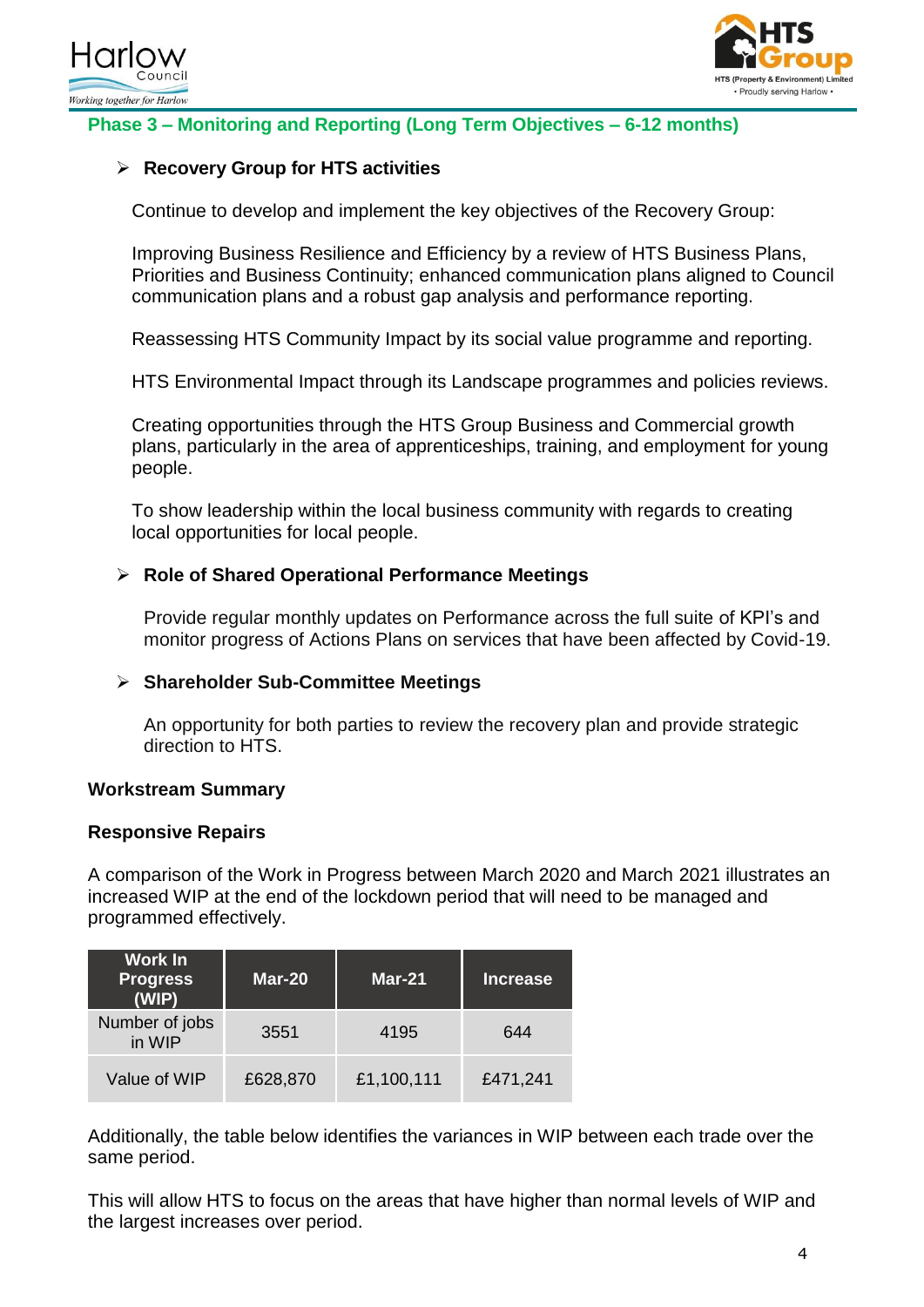



Initially, the comparison below shows large increases in Carpentry, Electrical, Gas Breakdowns, Plumbing and Roofing, although roofing wip had increased significantly prior to Covid-19.

|                                | <b>WIP 20/21</b>     | <b>WIP 19/20</b>     | <b>Difference</b>    |
|--------------------------------|----------------------|----------------------|----------------------|
| <b>Work Type</b>               | No of<br><b>Jobs</b> | No of<br><b>Jobs</b> | No of<br><b>Jobs</b> |
| <b>HOUSING AD-HOC</b>          | 38                   | 19                   | 19                   |
| BRICKLAYING, PAVING AND LABOUR | 134                  | 120                  | 14                   |
| <b>GARAGE ROOF REPAIRS</b>     | 114                  | 86                   | 28                   |
| AIDS & ADAPTATIONS             | 16                   | 14                   | $\overline{2}$       |
| DAMP REPAIRS UNDER £400        | 27                   | 68                   | $-41$                |
| <b>CARPENTRY</b>               | 560                  | 371                  | 189                  |
| <b>DOOR ENTRY</b>              | 19                   | 5                    | 14                   |
| <b>DOUBLE GLAZED UNITS</b>     | 199                  | 163                  | 36                   |
| <b>DRAINAGE</b>                | 11                   | 8                    | 3                    |
| <b>DRAIN SURVEYS</b>           | $\Omega$             | 3                    | $-3$                 |
| <b>ELECTRICAL</b>              | 241                  | 150                  | 91                   |
| <b>FENCING</b>                 | 302                  | 517                  | $-215$               |
| <b>GARAGES</b>                 | 224                  | 220                  | $\overline{4}$       |
| <b>GLAZING</b>                 | 38                   | 24                   | 14                   |
| <b>GAS BREAKDOWNS</b>          | 179                  | 103                  | 76                   |
| <b>LOSS OF INSURANCE</b>       | $\overline{2}$       | $\Omega$             | $\overline{2}$       |
| <b>PAINTING</b>                | 21                   | $\Omega$             | 21                   |
| <b>PLUMBING</b>                | 335                  | 158                  | 177                  |
| <b>PLASTERING</b>              | 383                  | 406                  | $-23$                |
| <b>ROOFING</b>                 | 1084                 | 872                  | 212                  |
| <b>HOUSING RE-VISITS</b>       | $\Omega$             | $\Omega$             | $\Omega$             |
| <b>UPVC</b>                    | 268                  | 244                  | 24                   |
| <b>TOTAL</b>                   | 4195                 | 3551                 | 644                  |

In summary, over the last year the WIP has increased by 644 jobs and £471,241.00 in value. However, this does not indicate how may jobs are in the backlog compared against new jobs raised.

These are the initial areas that HTS will focus on reducing the backlogs.

Whilst Emergency and Urgent priority jobs have been completed throughout the various lockdowns and we are not expecting any performance reduction in these areas, it is expected that performance against Standard and Planned priority jobs will be significantly impacted for some time as delayed jobs are completed.

We have also carried out an in-depth analysis of the jobs included in the WIP and can identify the number of jobs in each work type that have already exceeded their target date due to Lockdown restrictions.

Below is the analysis of work in progress between March 2020 and April 2021, the time period that Lockdown has affected Services, as at the  $13<sup>th</sup>$  May 2021 and the progress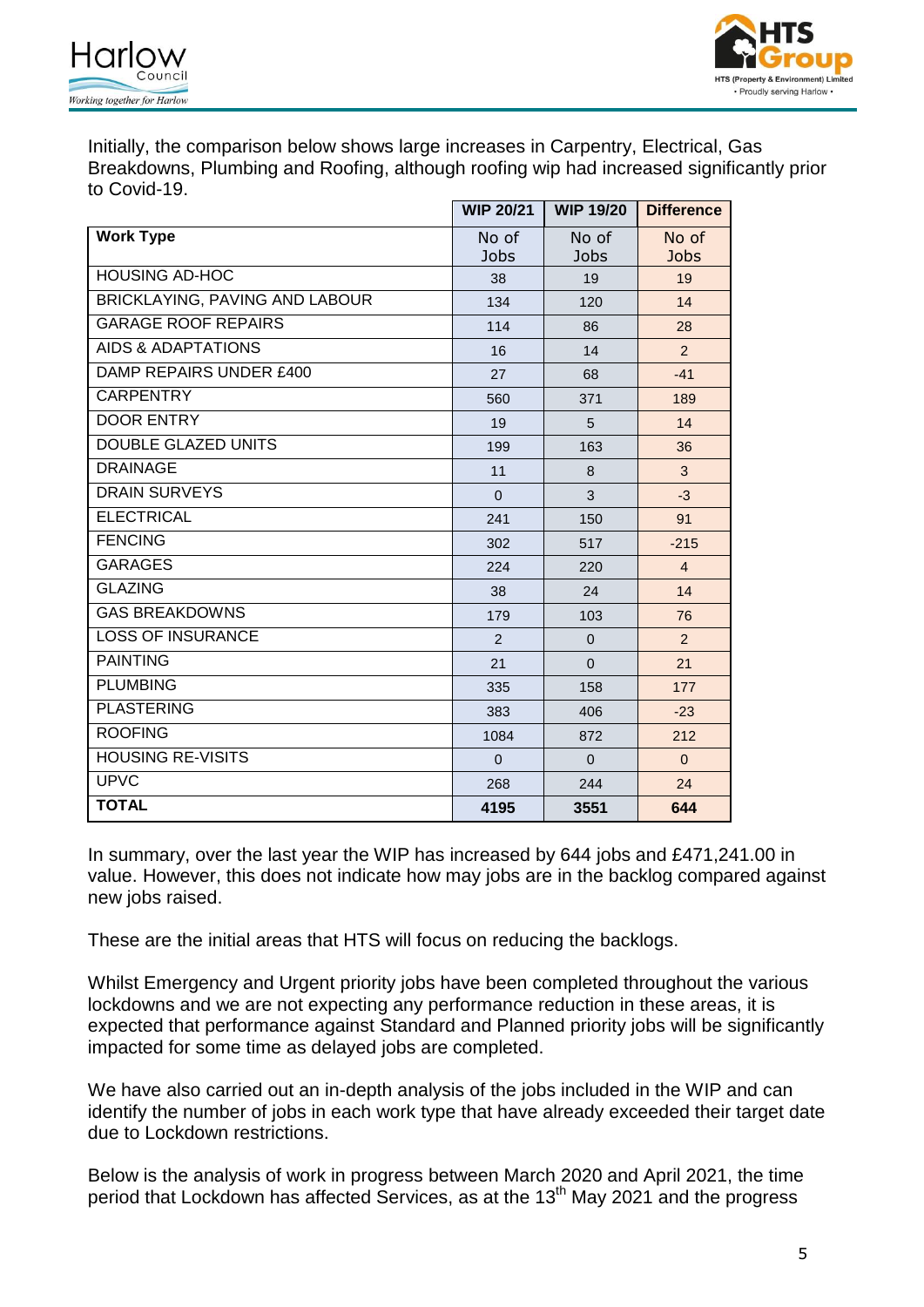



made up to the 9<sup>th</sup> June 2021, split between priority, work type and housing or nonhousing.

# **HTS WIP between March 2020 and April 2021**

| <b>Outstanding WIP by Priority</b> |                |                                   |                             |                                   |  |  |  |  |
|------------------------------------|----------------|-----------------------------------|-----------------------------|-----------------------------------|--|--|--|--|
| <b>Priority</b>                    |                |                                   | No. jobs in<br>WIP 09/06/21 | No. Jobs in<br><b>WIP 13/5/21</b> |  |  |  |  |
| Standard                           | S <sub>1</sub> | Complete works in 20 working days | 235                         | 433                               |  |  |  |  |
| Planned                            | P <sub>1</sub> | Complete works in 9 months        | 492                         | 705                               |  |  |  |  |
| <b>TOTAL</b>                       |                |                                   | 727                         | 1138                              |  |  |  |  |

| <b>Outstanding WIP by Work Centre</b> |  |                                   |                             |                                   |  |  |  |  |  |
|---------------------------------------|--|-----------------------------------|-----------------------------|-----------------------------------|--|--|--|--|--|
| <b>Housing</b>                        |  |                                   | No. jobs in<br>WIP 09/06/21 | No. Jobs in<br><b>WIP 13/5/21</b> |  |  |  |  |  |
| HCAP00                                |  | <b>HOUSING AD-HOC</b>             | 16                          | 16                                |  |  |  |  |  |
| <b>HREBPL</b>                         |  | BRICKLAYING, PAVING AND LABOUR    | 26                          | 32                                |  |  |  |  |  |
| <b>HREGRF</b>                         |  | <b>GARAGE ROOF REPAIRS</b>        | 24                          | 77                                |  |  |  |  |  |
| <b>HRESAA</b>                         |  | <b>AIDS &amp; ADAPTATIONS</b>     | 2                           | 3                                 |  |  |  |  |  |
| <b>HRESBD</b>                         |  | DAMP REPAIRS UNDER £400           | $\overline{2}$              | 9                                 |  |  |  |  |  |
| <b>HRESCA</b>                         |  | <b>CARPENTRY</b>                  | 96                          | 142                               |  |  |  |  |  |
| <b>HRESDE</b>                         |  | <b>DOOR ENTRY</b>                 | 3                           | 15                                |  |  |  |  |  |
| <b>HRESDG</b>                         |  | <b>DOUBLE GLAZED UNITS</b>        | 38                          | 48                                |  |  |  |  |  |
| <b>HRESDR</b>                         |  | <b>DRAINAGE</b>                   | 3                           | $\overline{4}$                    |  |  |  |  |  |
| <b>HRESEL</b>                         |  | <b>ELECTRICAL</b>                 | 33                          | 95                                |  |  |  |  |  |
| <b>HRESFC</b>                         |  | <b>FENCING</b>                    | 16                          | 60                                |  |  |  |  |  |
| <b>HRESGA</b>                         |  | <b>GARAGES</b>                    | 11                          | 13                                |  |  |  |  |  |
| <b>HRESGL</b>                         |  | <b>GLAZING</b>                    | 24                          | 22                                |  |  |  |  |  |
| <b>HRESGR</b>                         |  | <b>GAS BREAKDOWNS</b>             | $\overline{2}$              | 20                                |  |  |  |  |  |
| <b>HRESIN</b>                         |  | <b>LOSS OF INSURANCE</b>          | $\overline{2}$              | $\overline{2}$                    |  |  |  |  |  |
| <b>HRESPA</b>                         |  | <b>PAINTING</b>                   | $\overline{2}$              | $\overline{2}$                    |  |  |  |  |  |
| <b>HRESPB</b>                         |  | <b>PLUMBING</b>                   | 32                          | 85                                |  |  |  |  |  |
| <b>HRESPL</b>                         |  | <b>PLASTERING</b>                 | 65                          | 63                                |  |  |  |  |  |
| <b>HRESRF</b>                         |  | <b>ROOFING</b>                    | 239                         | 303                               |  |  |  |  |  |
| <b>HRESUP</b>                         |  | <b>UPVC</b>                       | 57                          | 73                                |  |  |  |  |  |
| <b>HVO103</b>                         |  | <b>VOIDS REPAIRS IN OCCUPANCY</b> | 9                           | 8                                 |  |  |  |  |  |
| <b>TOTAL</b>                          |  |                                   | 702                         | 1092                              |  |  |  |  |  |

| <b>Outstanding WIP by Work Centre</b> |  |                         |                             |                                   |  |  |  |  |  |
|---------------------------------------|--|-------------------------|-----------------------------|-----------------------------------|--|--|--|--|--|
| <b>Non-housing</b>                    |  |                         | No. jobs in<br>WIP 09/06/21 | No. Jobs in<br><b>WIP 13/5/21</b> |  |  |  |  |  |
| <b>HMUNDR</b>                         |  | NON HOUSING DRAINS WORK |                             |                                   |  |  |  |  |  |
| <b>HMUNPL</b>                         |  | MUNICIPAL PLANNED WORKS | 0                           |                                   |  |  |  |  |  |
| <b>HMUNOO</b>                         |  | <b>MUNICIPAL</b>        | 25                          | 40                                |  |  |  |  |  |
| HMCAP0                                |  | NON HOUSING AD-HOC      | $\Omega$                    |                                   |  |  |  |  |  |
| <b>HMUNPP</b>                         |  | <b>PADDLING POOLS</b>   | 0                           |                                   |  |  |  |  |  |
| <b>TOTAL</b>                          |  |                         | 25                          | 46                                |  |  |  |  |  |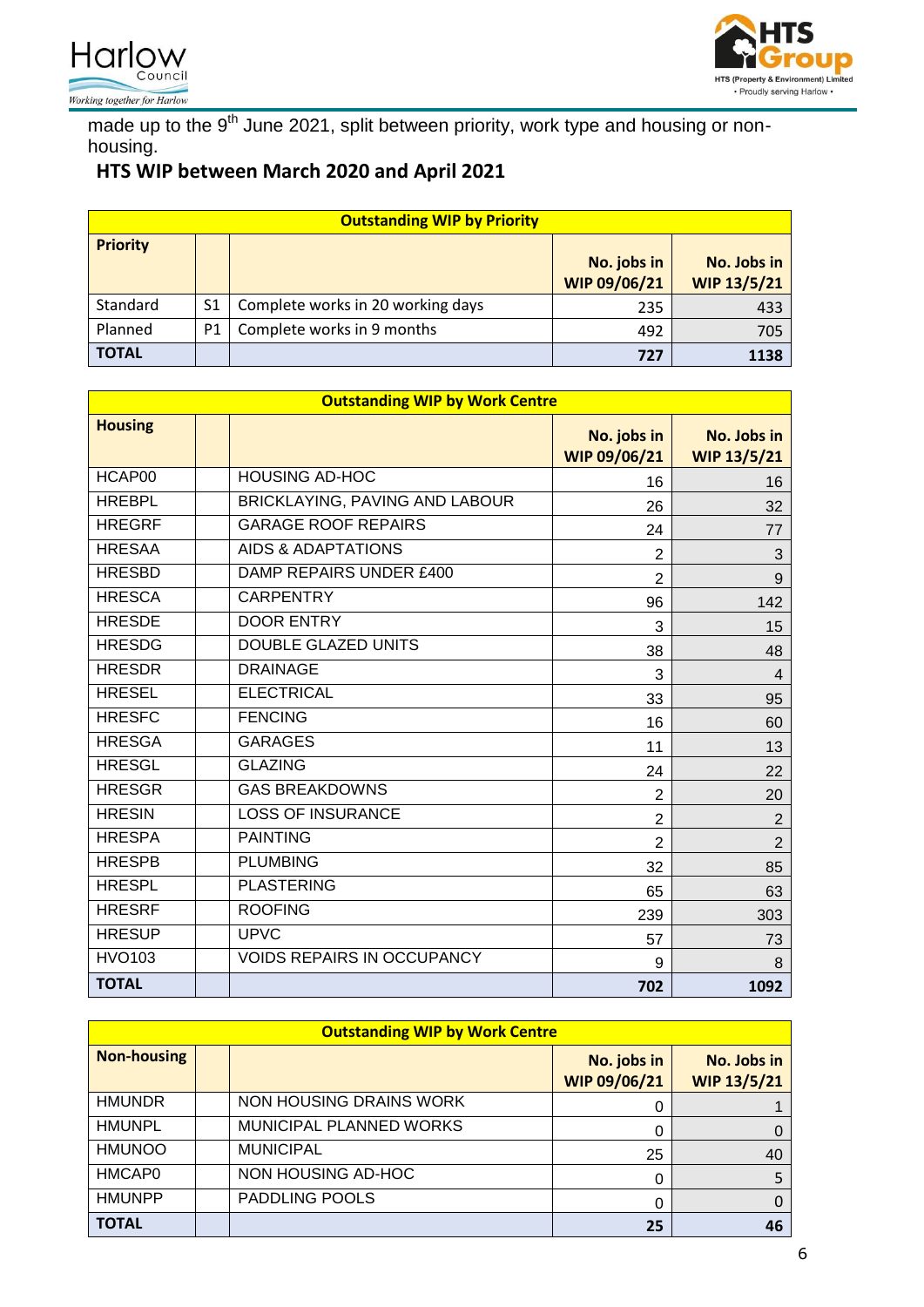



Significant progress has been made in clearing the oldest jobs in the 4 weeks between the  $13<sup>th</sup>$  May and the  $9<sup>th</sup>$  June. This is highlighted in the March performance statistics where over 300 backlog jobs were completed alongside circa 600 jobs on target.

The same occurred in April where 292 backlog jobs were completed alongside 722 jobs on target.

In assessing the Recovery Plan it is also important to look at the age of the WIP as highlighted in the chart below for S1 Standard priority:

# **Aged WIP Report for S1 Standard - 20 Working Days**

|                                 | 2020         |                |                 |                |                |                | 2021           |                |                |                         |                |                |                       |
|---------------------------------|--------------|----------------|-----------------|----------------|----------------|----------------|----------------|----------------|----------------|-------------------------|----------------|----------------|-----------------------|
|                                 | <b>Month</b> |                |                 |                |                |                |                |                |                |                         |                |                |                       |
| <b>Work Type</b>                | Jun          | Jul            | Aug             | Sep            | Oct            | <b>Nov</b>     | <b>Dec</b>     | Jan            | Feb            | Mar                     | Apr<br>2021    | May            | Grand<br><b>Total</b> |
| <b>HOUSING ADHOC</b>            |              | $\mathbf{1}$   | $\mathbf{1}$    | $\mathbf{1}$   | $\mathbf{1}$   |                | $\mathbf{1}$   |                | $\overline{2}$ | $\overline{3}$          | $\mathbf{1}$   | $\mathbf{1}$   | 12                    |
| <b>MUNICIPAL</b>                |              |                | $\mathbf{1}$    | $\overline{2}$ |                | $\mathbf{1}$   | $\mathbf{1}$   | 5              | 5              | $\overline{3}$          | $\mathbf{1}$   | 5              | 24                    |
| <b>AIDS &amp; ADAPTS</b>        |              |                |                 |                |                | $\mathbf{1}$   |                |                |                |                         |                | $\mathbf{1}$   | $\overline{2}$        |
| <b>DAMP</b>                     |              |                |                 |                |                |                |                |                |                |                         |                | $\overline{2}$ | $\overline{2}$        |
| <b>CARPENTRY</b>                |              |                |                 |                | $\overline{2}$ | $\mathbf{1}$   | 5              | 5              | 6              | 9                       | 11             | $\overline{4}$ | 43                    |
| <b>DOOR ENTRY</b>               |              |                |                 |                |                |                |                | $\mathbf{1}$   | $\mathbf 1$    |                         |                | $\mathbf{1}$   | $\overline{3}$        |
| <b>DOUBLE GLAZING</b>           |              | $\overline{4}$ | $\mathbf{1}$    |                | $\mathbf 1$    |                |                | $\mathbf{1}$   |                | 3                       | $\mathbf{1}$   |                | 11                    |
| <b>DRAINAGE</b>                 |              | $\mathbf{1}$   |                 |                |                |                |                |                | $\mathbf{1}$   |                         |                | $\mathbf{1}$   | $\overline{3}$        |
| <b>ELECTRICAL</b>               |              |                | $\overline{3}$  |                |                | $\overline{2}$ | $\overline{3}$ |                |                | 3                       | 10             | 12             | 33                    |
| <b>FENCING</b>                  |              |                |                 |                |                |                |                |                |                |                         |                | $\mathbf{1}$   | $\mathbf{1}$          |
| <b>GARAGES</b>                  |              | $\mathbf{1}$   |                 |                |                |                |                | $\mathbf{1}$   |                |                         | $\mathbf{1}$   |                | $\overline{3}$        |
| GAS<br><b>BREAKDOWNS</b>        | $\mathbf{1}$ | $\mathbf{1}$   |                 |                |                | $\mathbf{1}$   | $\overline{2}$ |                | $\mathbf{1}$   | $\overline{\mathbf{4}}$ | 6              | $\overline{4}$ | 21                    |
| <b>GARAGE</b><br><b>ROOFING</b> |              |                |                 |                |                |                |                |                |                |                         | $\overline{2}$ |                | $\overline{2}$        |
| <b>INSURANCE</b>                |              |                |                 | $\mathbf{1}$   |                |                |                |                |                | $\mathbf{1}$            |                |                | $2^{\circ}$           |
| <b>PAINTING</b>                 |              |                |                 |                |                |                |                |                |                | $\mathbf{1}$            |                |                | $\mathbf{1}$          |
| PLUMBING                        |              |                |                 |                |                |                |                | $\overline{2}$ |                | 5                       | $\overline{7}$ | 18             | 32                    |
| PLASTERING                      |              |                |                 |                |                | $\mathbf{1}$   |                | $\mathbf{1}$   |                |                         | $\mathbf{1}$   |                | $\overline{3}$        |
| <b>ROOFING</b>                  |              |                |                 |                |                |                |                |                |                | $\overline{2}$          |                |                | $\overline{2}$        |
| <b>UPVC</b>                     |              |                |                 | $\mathbf{1}$   |                | $\mathbf{1}$   | 3              | $\overline{2}$ | 5              | 8                       | 3              | 6              | 29                    |
| VOIDS IN OCC                    |              |                |                 |                | $\mathbf{1}$   | $\overline{2}$ |                |                | $\overline{2}$ | $\mathbf{1}$            |                |                | $\boldsymbol{6}$      |
| <b>Grand Total</b>              | $\mathbf{1}$ | 8              | $6\phantom{1}6$ | 5              | 5              | 10             | 15             | 18             | 23             | 43                      | 44             | 56             | 235                   |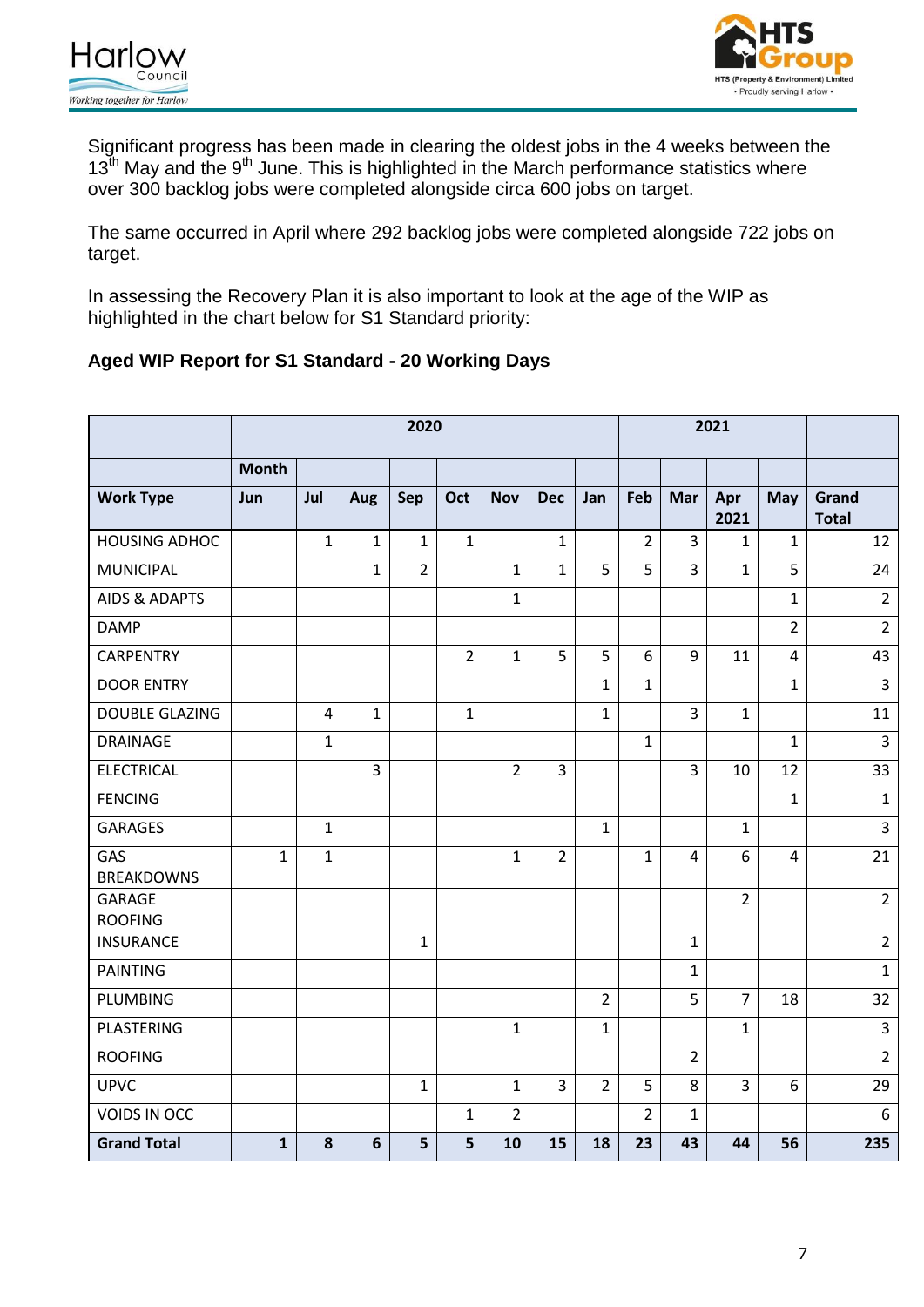



The operational teams are using these reports to tackle the oldest outstanding jobs first and where to allocate the various trade operatives by the volume of jobs.

It is anticipated that the backlog of Standard priority jobs will take a further 2-4 months to clear. Monthly updates will be provided to track progress.

# **Aged WIP Report for P1 Planned – 9 Months**

|                       | <b>Month</b>       |                |              |                    |                |                    |                |                       |
|-----------------------|--------------------|----------------|--------------|--------------------|----------------|--------------------|----------------|-----------------------|
| <b>Work Type</b>      | <b>Dec</b><br>2020 | Jan<br>2021    | Feb<br>2021  | <b>Mar</b><br>2021 | Apr<br>2021    | <b>May</b><br>2021 | Jun<br>2021    | Grand<br><b>Total</b> |
| <b>HOUSING ADHOC</b>  |                    |                |              | $\mathbf{1}$       |                | $\overline{2}$     | $\mathbf{1}$   | 4                     |
| <b>MUNICIPAL</b>      |                    |                |              |                    |                | $\mathbf 1$        |                | 1                     |
| BRICKLAYING/PAVING    | $\overline{2}$     |                | $\mathbf{1}$ | 8                  | $\overline{7}$ | 6                  | $\overline{2}$ | 26                    |
| <b>GARAGE ROOFING</b> | 8                  | $\overline{2}$ | 4            | $\mathbf{1}$       | $\mathbf{1}$   | $\overline{7}$     | $\mathbf{1}$   | 24                    |
| <b>CARPENTRY</b>      | $\overline{2}$     |                | $\mathbf 1$  | 6                  | 15             | 24                 | 5              | 53                    |
| <b>DOUBLE GLAZING</b> | 3                  |                | $\mathbf{1}$ | 3                  | 11             | 8                  | $\mathbf{1}$   | 27                    |
| <b>FENCING</b>        | 6                  |                |              |                    | $\mathbf{1}$   | $\overline{7}$     | $\mathbf{1}$   | 15                    |
| <b>GARAGES</b>        |                    |                |              | $\overline{2}$     | 5              | $\mathbf 1$        |                | 8                     |
| <b>GLAZING</b>        |                    |                |              | $\mathbf{1}$       |                |                    | $\overline{2}$ | $\overline{3}$        |
| <b>PAINTING</b>       |                    |                |              |                    | 1              |                    |                | $\mathbf{1}$          |
| PLASTERING            | $\overline{2}$     | 3              | $\mathbf{1}$ | 15                 | 18             | 16                 | 7              | 62                    |
| <b>ROOFING</b>        | 21                 | 12             | 8            | 32                 | 56             | 90                 | 18             | 237                   |
| <b>UPVC</b>           |                    |                |              | 3                  | 9              | 13                 | 3              | 28                    |
| VOIS IN OCC           | $\mathbf{1}$       |                |              | $\mathbf{1}$       |                |                    | $\mathbf{1}$   | $\overline{3}$        |
| <b>Grand Total</b>    | 45                 | 17             | 16           | 73                 | 124            | 175                | 42             | 492                   |

Planned priority works are less urgent by nature but a large backlog of 492 jobs has been created.

HTS has developed a two-tier phased plan to deal with planned category works:

Phase 1 – the current operational resources will continue to deliver the core Emergency, Urgent and Standard jobs focussing on the oldest jobs and also carry out Planned priority jobs when they have availability.

Phase 2 – this will run concurrently with Phase 1. 300 jobs, mainly consisting of carpentry and plastering, have been transferred to a separate dispatcher in callsy to be managed via a separate team and supply chain. HTS's current supply chain is already fully engaged in helping us deliver our core services. We are in the process of procuring new subcontractors who can deliver these services.

Due to the nature of the works, each property will be post inspected to verify the works and determine if an asbestos survey is required. This is process is already being progressed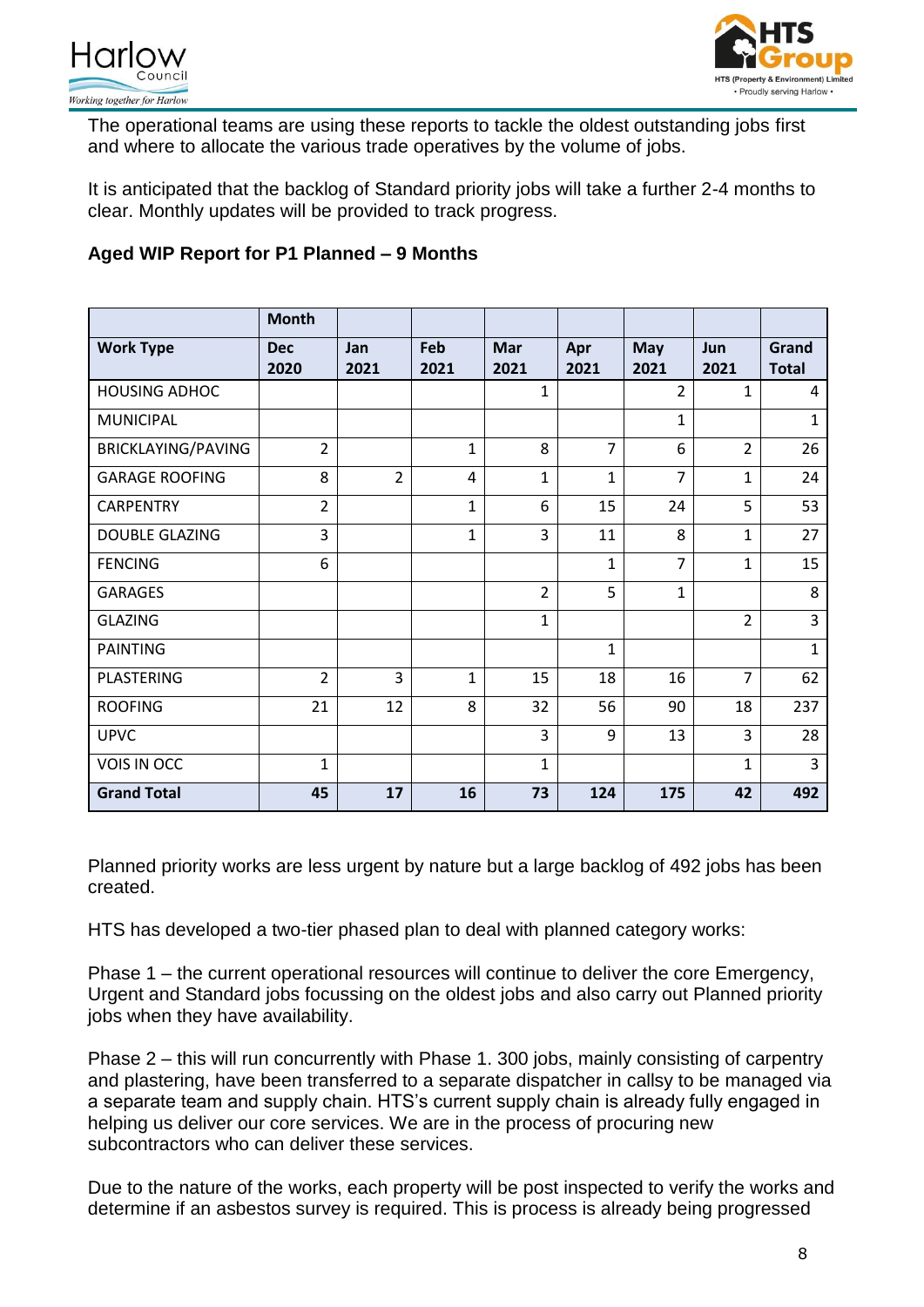



and jobs are being prepared to handover to the new supply chain so they can organise the works in an efficient manner.

It is anticipated that the backlog of Planned priority jobs will take in the region of 12 months to clear. Monthly updates will be provided to track progress.

### Summary

Below is a summary of the existing service provision and mobilisation plans:

- Compliance Gas Servicing -To date, all gas services nearing their expiry date have been attended to. HTS will increase production to begin creating what was a 2-month buffer between expiry date and due date.
- Compliance CO and Smoke Testing. As these are primarily undertaken alongside the gas service the above applies.
- Compliance Emergency Lighting Testing. All tests are in date and compliant. The service will begin to increase productivity to also create a realistic buffer between expiry and inspection dates.
- Compliance Non-Housing Electrical Tests. All tests are in date and compliant. The service will begin to increase productivity to also create a realistic buffer between expiry and inspection dates.
- Void Refurbishments The programme is active with amended systems of work and carried out to HSE requirements. Additional subcontractors will be employed where practical. The programme and methods of working will hopefully adapt and make increased productivity possible. Possible team working resumed and more effective use of staff attending multiple properties on the same day.
- Fixed Price Kitchens (voids) The programme and methods of working will hopefully adapt along with revised Government guidelines and make increased productivity possible and regular utilisation of preferred contractors will be in place.
- Fixed Price Boilers (voids) Work continues under the guidelines and safety requirements of the void programme.
- Emergency and Urgent Priority Requests The main trades involved are Gas, Plumbing, Electrical, Carpentry and Drainage. These priority orders have been undertaken since the start of the lockdown period and will continue.
- Roofing Service has resumed with amended risk assessments and method statements are in place and additional preferred subcontractors.
- Fencing Continuation of service has commenced.
- Bricklaying, Paving Continuation of service has commenced.
- Drainage Continuation of service has commenced.
- Garages Continuation of services but to also include roof repairs depending on client Asbestos surveys resuming.
- Communal and Landlord Areas Continuation of services.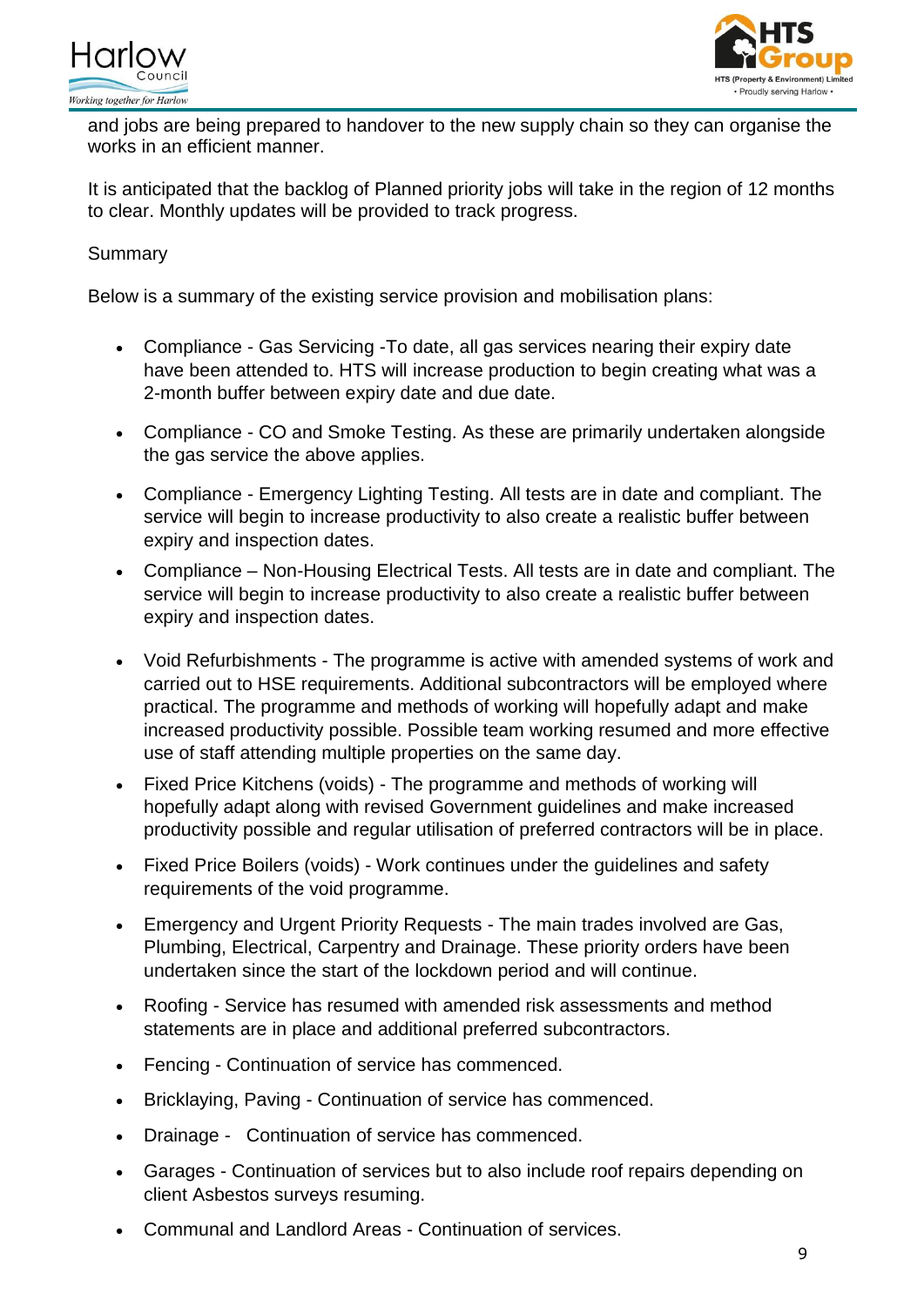



- Non-Housing Continuation of services, dependant on the client's assistance for access arrangements where building are currently closed.
- Routine/Standard Orders This area of work will be totally dependent on the priority of the orders themselves, the backlog of WIP and the priority status of orders already in the system. Increased investment in sub-contractor and possibly agency resources will need to be considered, along with possible incentive payments or changes to working hours for HTS staff/operatives to address what will be a large backlog of orders.

# **Environment**

Services currently being undertaken and proposed resumption of services are as follows:

- Waste Transfer station from the start of lockdown, the waste transfer station has continued to operate.
- Street Cleansing from the start of lockdown, we have continued to maintain service delivery.

Social distancing will remain in place as per Government guidelines for this type of working.

- Pest Control & Abandon Vehicles The service has continued to operate as normal from the start of lockdown.
- Mobile Building Cleaning Ongoing service delivery is being maintained; all service standards are being met.

One operative in a vehicle has been the normal from the start of lockdown.

- Void Clearance this service has continued to operate but with continued reduced productivity due to social distancing.
- Void Cleans Same as above Voids Clearance.
- Mobile Caretakers Are working a one operative in a vehicle so as to maintain social distancing.
- Transport Workshop Service has remained continuous throughout the lockdown.
- Plant Workshop Service has remained continuous throughout the lockdown.
- Grounds Maintenance Grass Cutting in key locations and areas commenced on schedule in late March
- Trees This service has been delivering an Emergency response only but good progress is now being made to reduce the backlog of jobs.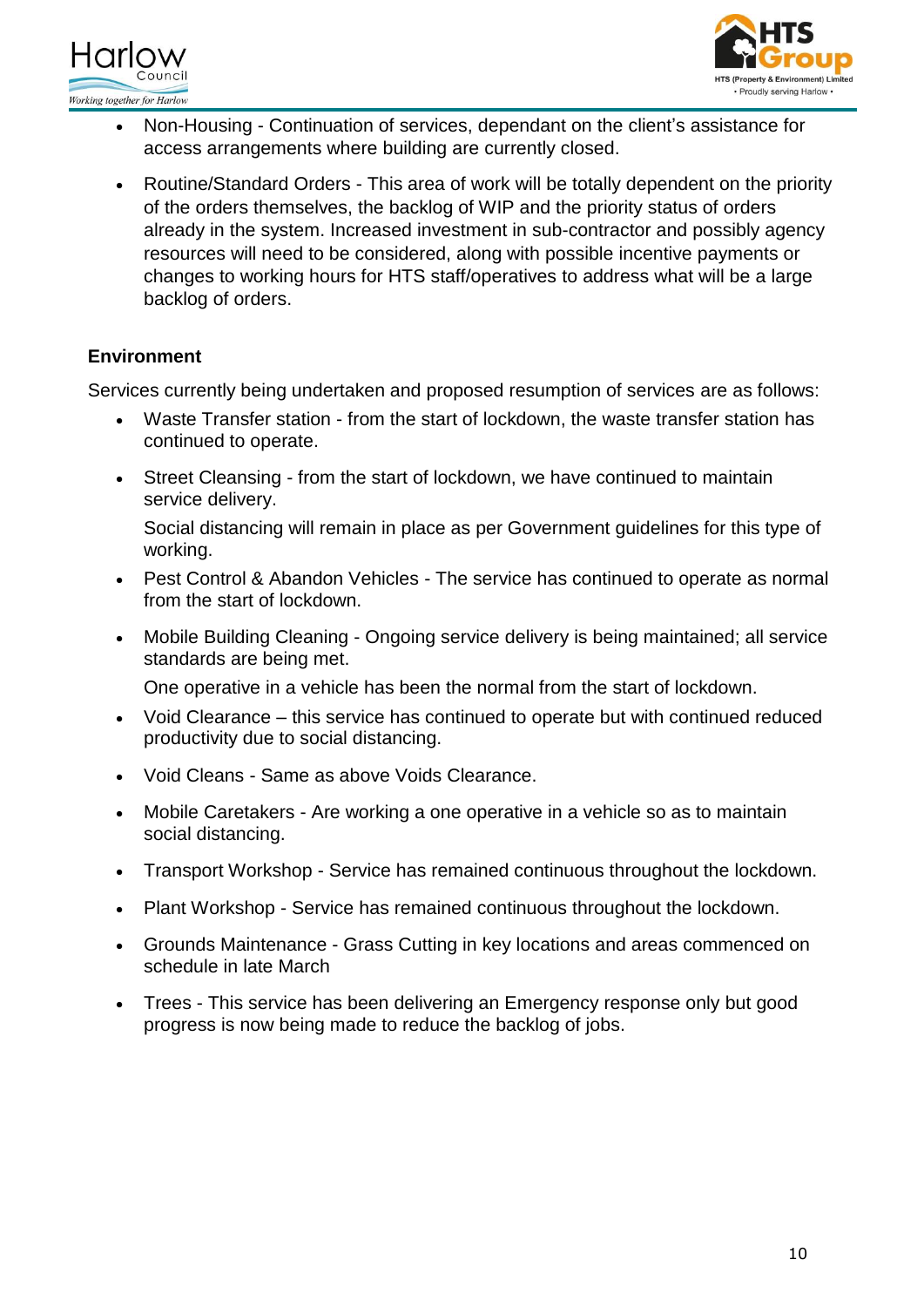



# **Capital Works**

# Internal Works

Works consist of all elements covered within the Decent Homes categories covering Kitchens, Bathrooms, Rewires and Central Heating works.

The programme has now restarted:

 All remaining properties have now carried over and will be prioritised for completion in 2021//22 programme

# Aids and Adaptations

Works consist of various Aids and Adaptations to Council properties. The programme has now restarted:

 All remaining properties have now carried over and will be prioritised for completion in 2021//22 programme.

### **Compliance**

Works consist of electrical testing and remedial works where required.

- The entire asset list for 20/21 is now complete and HTS have now moved to testing the laterals for the tower blocks.
- Discussions to reduce the unit cost of remedial works has identified a significant underspend which has allowed the Council to bring forward other electrical Asset Management priorities. Which include the improvements to the lighting at Sumner Farm Close and electrical upgrades at Netteswellbury Farm, with the inclusion of external charging points for mobility scooters.

### **Externals**

Works consist of a series of re-roofing projects across the town. Works have now recommenced.

### Garages

Works consist of refurbishment and demolition of various sites across the town. The programme of works has recommenced in East Park.

HTS will need to employ additional resources to be able to deliver the remainder of the 20/21 programmes alongside the 21/22 programmes. This will include:

2No. Site Managers, 1No. RLO, 1No. Administrator, 1No. Quantity Surveyor 1No. Electrical Quality Inspector

From when restrictions are eased a mobilisation period will be required before commencing these workstreams and each maybe slightly different depending on the type of work.